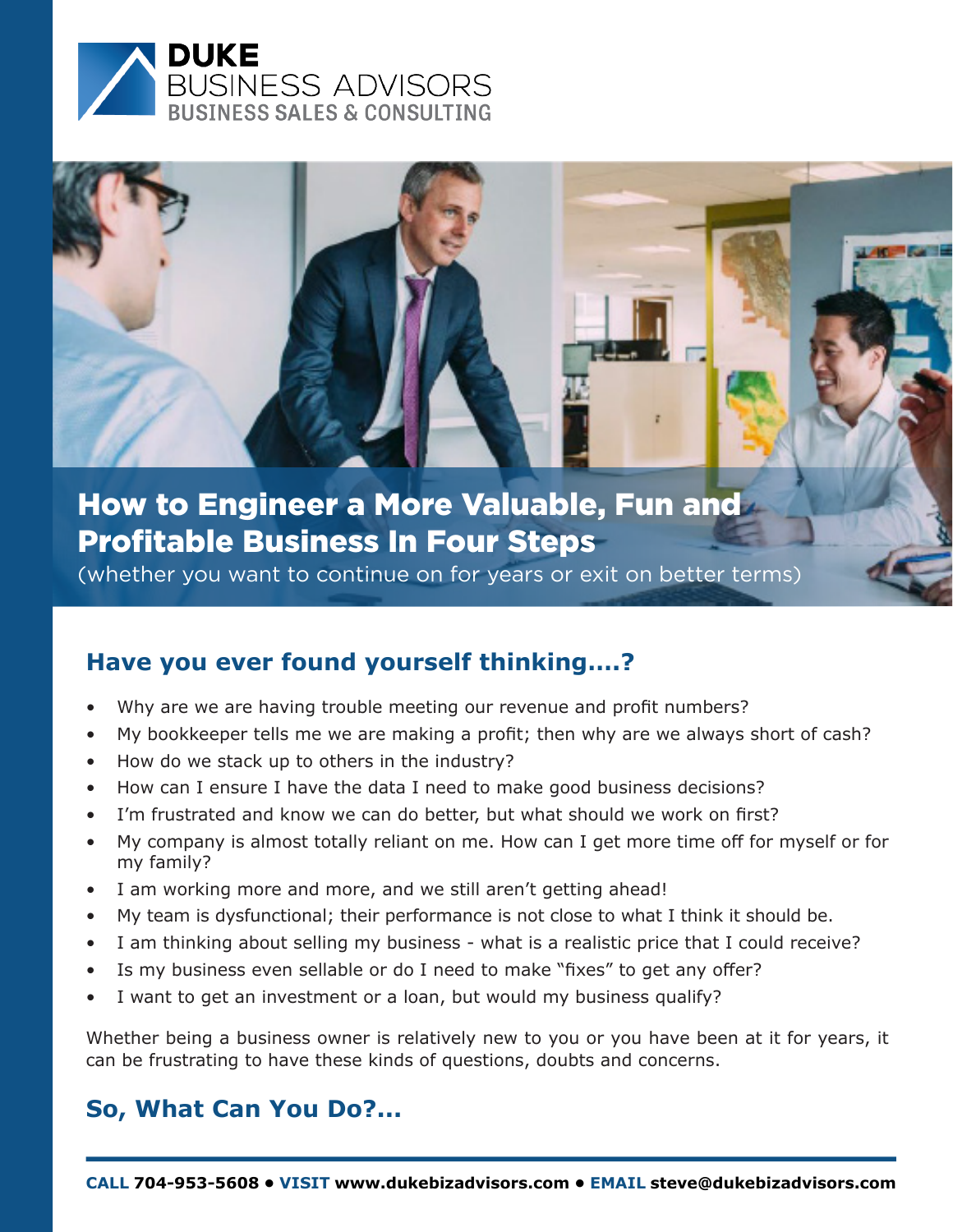

## **So, What Can You Do?...**

#### **1. Do nothing.**

You could plug along doing the same thing – but expecting diferent results. But isn't this just kicking the problem down the road?

#### **2. Keep putting in more time.**

You could hope that if you put in even more hard work and perseverance that you'll start seeing greater results. (But so much for more family time!)

#### **3. Get help.**

Of course, getting help is always an option. But here is the big question. How can you discover the real strategic or tactical issues holding you back? And can it be done quickly and at an affordable price?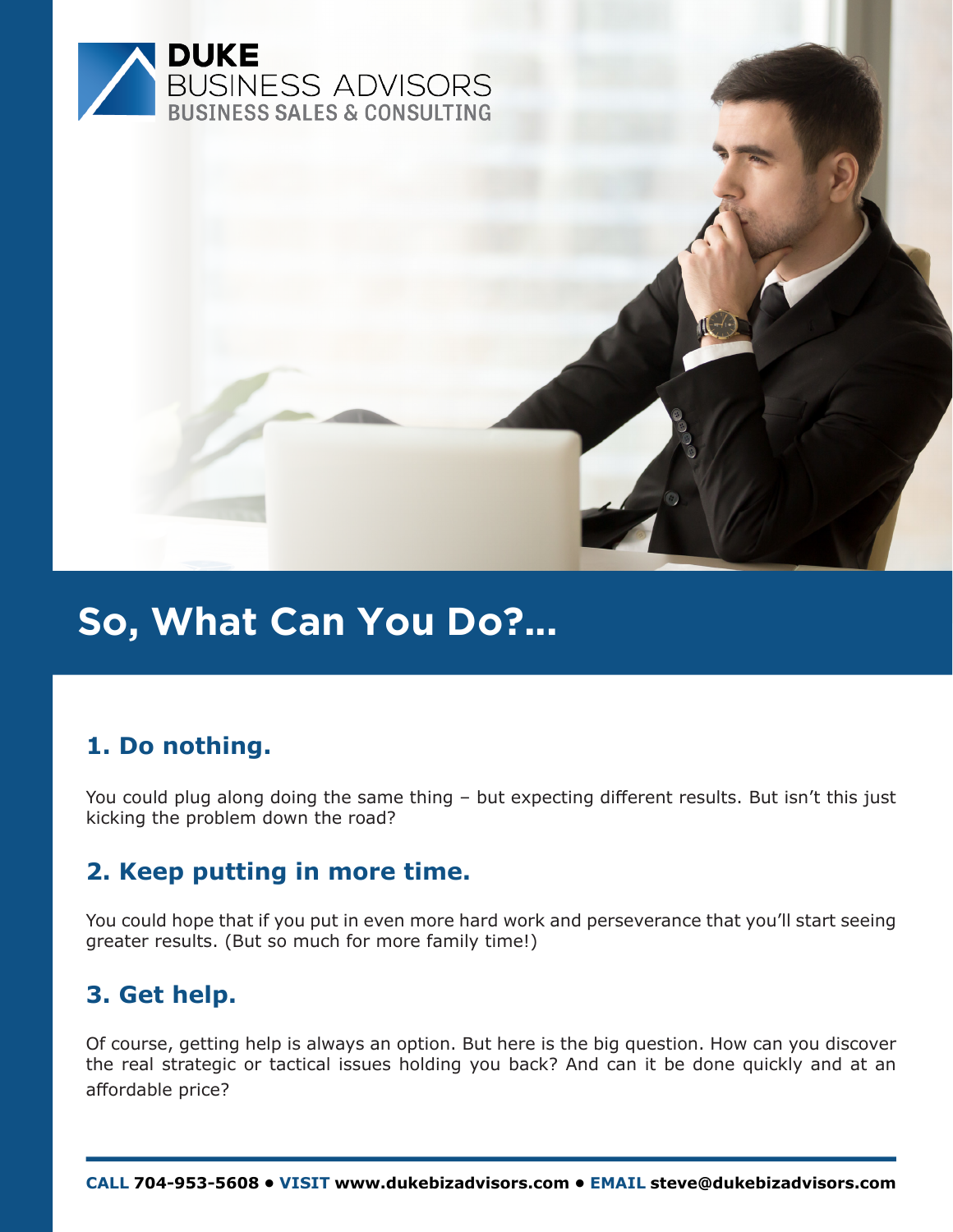

(whether you want to continue on for years or exit on better terms)

#### **Who should read this?**

This guide is written for all business owners and executives who are experiencing business challenges and may need help turning their company – one area at a time – into a best-in-class operation. It is especially aimed at anyone who may need to access capital or implement a succession or exit plan in the next 1 to 5 years. These are universal issues, and we have found they scale from small to large companies. In short, this applies to you.

Within this document, we discuss how to identify your business' critical issues driving your challenges and what can be done to resolve them. While terminology may vary, our approach is fundamental to resolving any engineering or business problem(s).

- **• First, observe –** Clearly understand the current situation.
- **Then, orient** Dig deeper to better understand the underlying issues. Make a refined assessment.
- **•** Next, decide Based on your detailed understanding, choose the most beneficial  $course(s)$  of action – develop a value-based action plan.
- **• Finally, act –** Implement the action plan and measure your results.

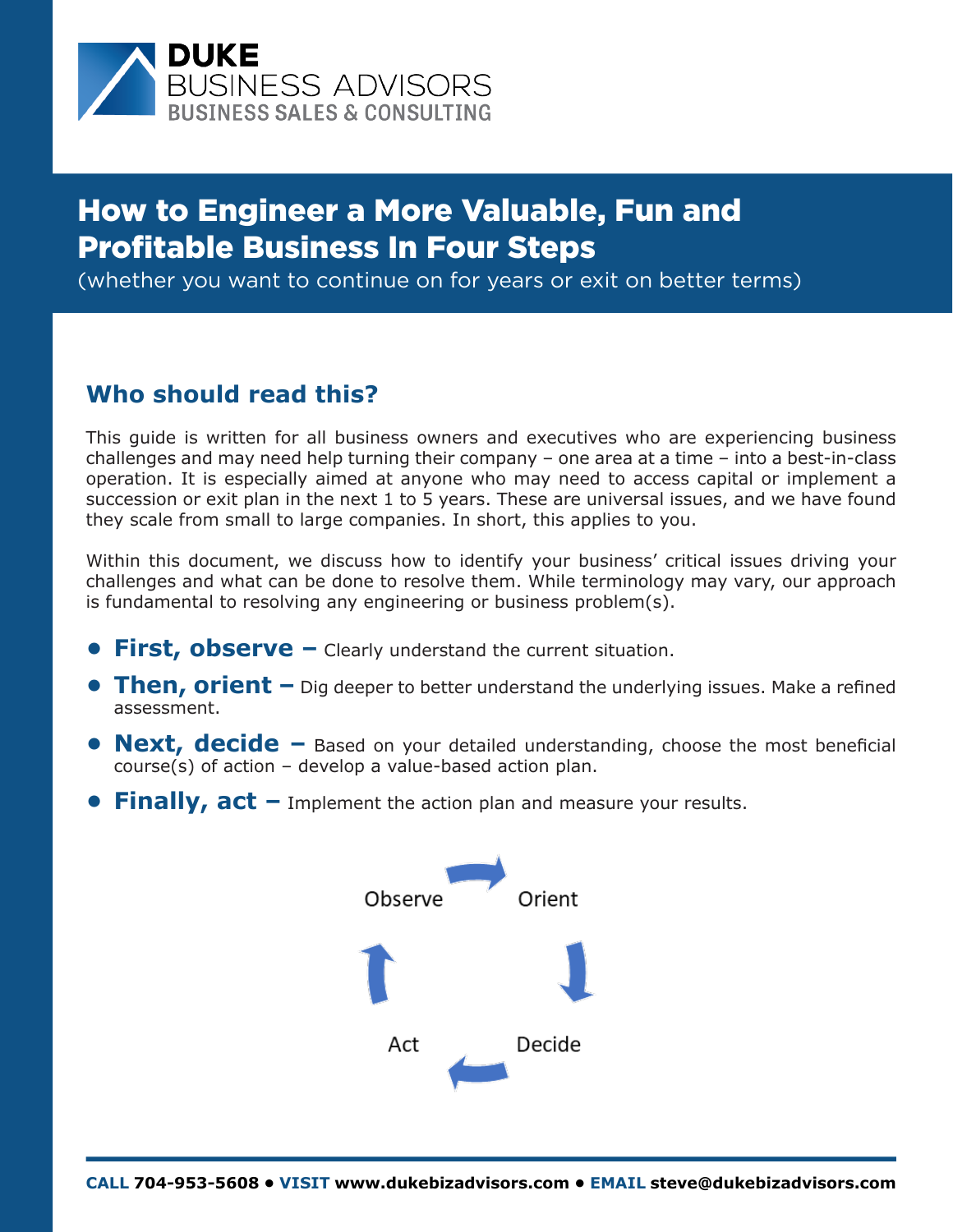

(whether you want to continue on for years or exit on better terms)

### **THE SOLUTION:**

We use proven methodologies not only to uncover core problems or inefficiencies your business is facing, but also to show what fixing those core problems is worth. Through a process utilizing a variety of diagnostic tools and guidance, we can efectively solve business challenges.

The primary tool we use for due diligence is one that has been used by over 10,000 other companies and has generated over \$7 Billion of additional company value. Developed at MIT, this tool is accepted by the National Association of Certifed Valuators and Analysts (NACVA). It has been adopted by 50% of the National Institute of Standards and Technology (NIST) offices.

With the help of our diagnostics, we will analyze your company across all of its operational areas to reveal its true strengths and weaknesses. You will fnd out what your business could be worth and how to get there. Regardless of whether you are thinking of exiting or want to continue to operate your business for years to come, this is essential information that will benefit you and your business.

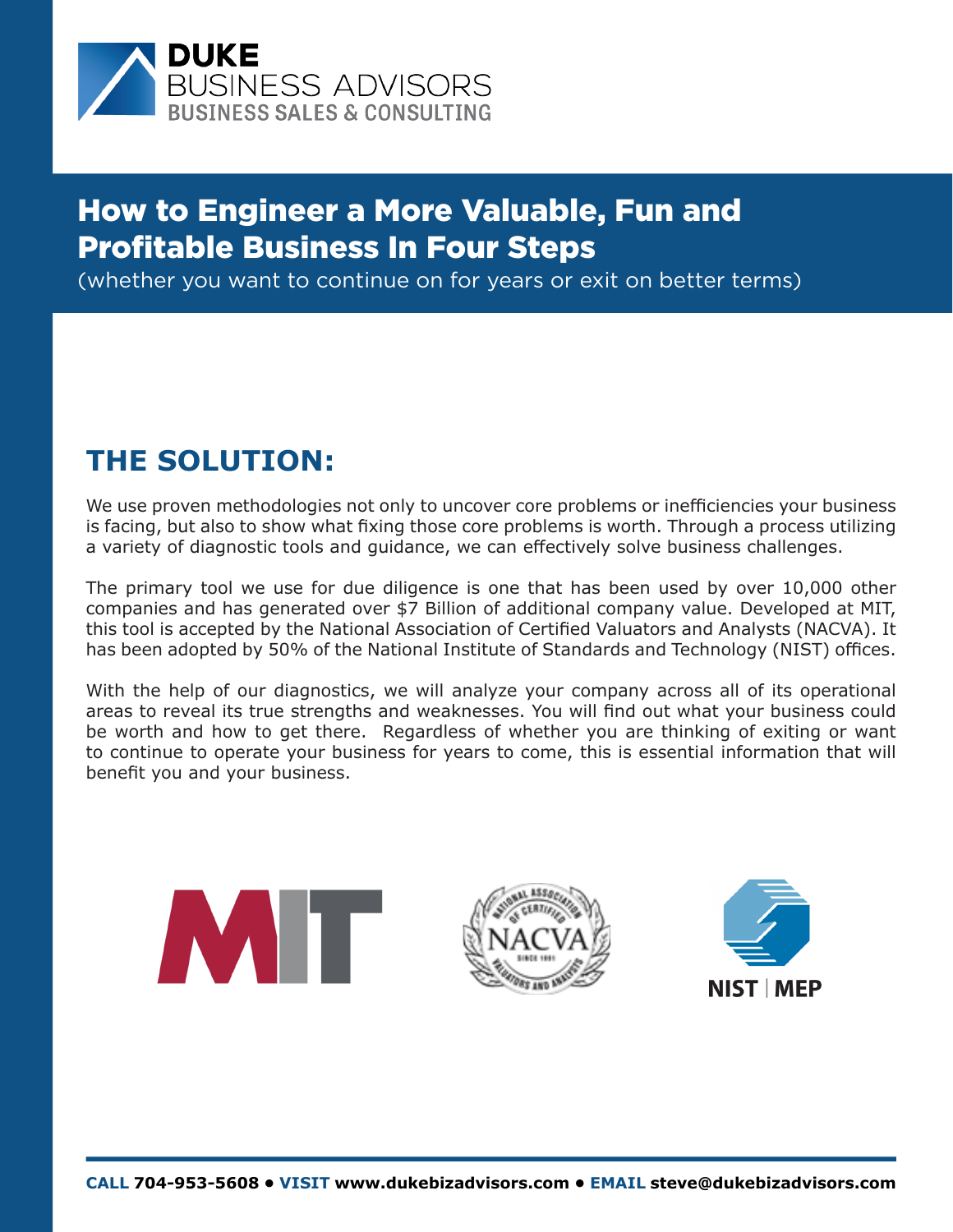

### **#1 Observe – Where does my business currently rank?**

First, we perform an accurate assessment. An accurate assessment ensures we've identifed the optimal areas to work on frst. This will help you get the most value in the least amount of time. As with medical care – you must get an accurate diagnosis, from which a comprehensive repair or growth plan can be developed and executed. A misdiagnosis could prove to be wasted time and money. It won't get the results you want or need. To carry our medical analogy further, if you had a shoulder issue, you certainly would get an MRI before the surgeon operated.

Your business should be dealt with in a similar manner. One of our frst diagnostic actions will be to perform what we call a Discover Analysis – a free 10 to 15-minute survey of the top-level issues facing the business. In this upfront analysis, we look at eighteen factors, both internal and external.

The eighteen Market and Operational Drivers examined in the Discover Analysis are:



From this initial analysis, we quantify an approximate potential value for your business and the value gap or diference between the potential value and its current value. We also highlight any "red fags" or potential severe threats to the business, as well as areas of note that require attention, but are not quite as critical. Your business will also receive a score between 0 to 100 which assesses its ability to generate future profts and ranks your business against its industry peers.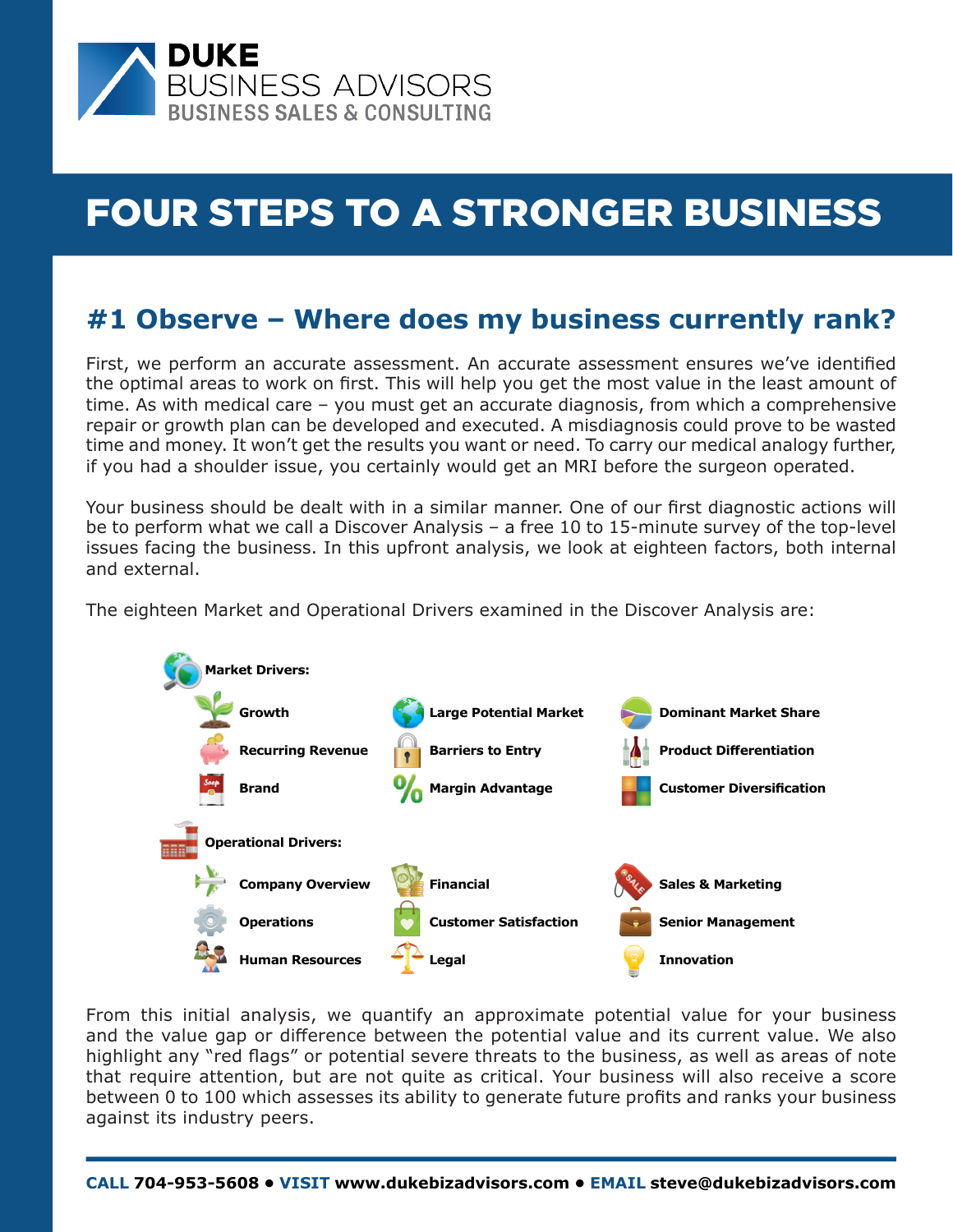

### **#2 Orient – What and where are my biggest issues?**

Assuming we identify business issues to address and verify that working together makes sense to both parties, we then take the next step. This is a "Deep Dive" Analysis which normally takes 60 to 90 minutes. This work further personalizes and solidifes the plan by drilling down, asking more questions and identifying the root causes of inefficiencies in your operation. In addition, the analysis will provide an anticipated dollar beneft from addressing each driver identifed. Additional Red Flags may also be identifed.

At the conclusion of this step you will receive a detailed report. This Deep-Dive Analysis will benchmark your business against your industry peers. You will learn what your business would sell for today\*, and what it could be worth (the value gap) – based on market data of what the best run businesses actually sell for. The report will include detailed steps to improve your company's operational proficiency to get the highest value and so you can increase profits. You'll clearly see the risks to your company and how to fix them.

Of course, even if you're not thinking about selling your company, you still beneft as we focus on helping you create a more valuable business. After all, a valuable business is a proftable business and one that is a whole lot more enjoyable to operate. Isn't that what you want?

#### **Overview Report Summary**



\* This analysis is not intended to replace a Broker's Opinion of Value or a formal Business Valuation.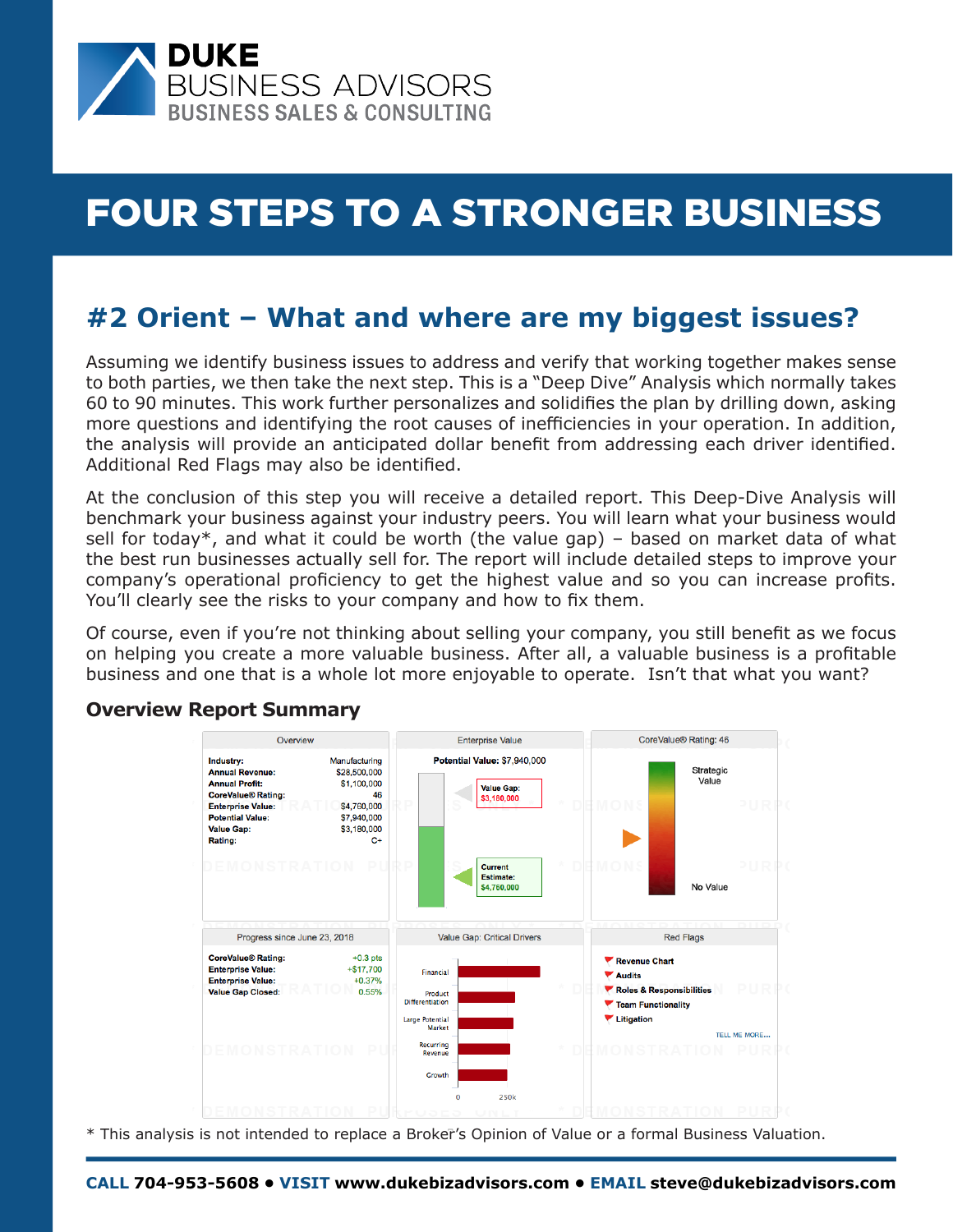

### **#3 Decide. – What should I work on frst?**

This third step is an extension of the Deep-Dive Analysis. Here we jointly dig even deeper in each of the areas which were highlighted for attention initially. As has been the case previously, each issue is quantifed for impact on company value so that at the conclusion of this step you have a complete action plan along with the dollar impact of each action clearly identifed. This allows for easier prioritization so that you can decide where to focus your time, energy and money. The goal for each action is to attain at least a 10X ROI. No actions are suggested if there will not be at least the 10X ROI. Shown below is an example of a Value Gap Analysis Report. At the conclusion of this step you will have a fully developed detailed action plan with responsibilities assigned with target dates for completion.

#### **Value Gap Analysis Report**

The Value Gap is the difference between how much your business is worth today and how much it could be worth. The Critical Drivers are contributing most directly to your Value Gap and represent the greatest opportunity to improve the value of your company.



#### Total Value Gap: \$12,800,000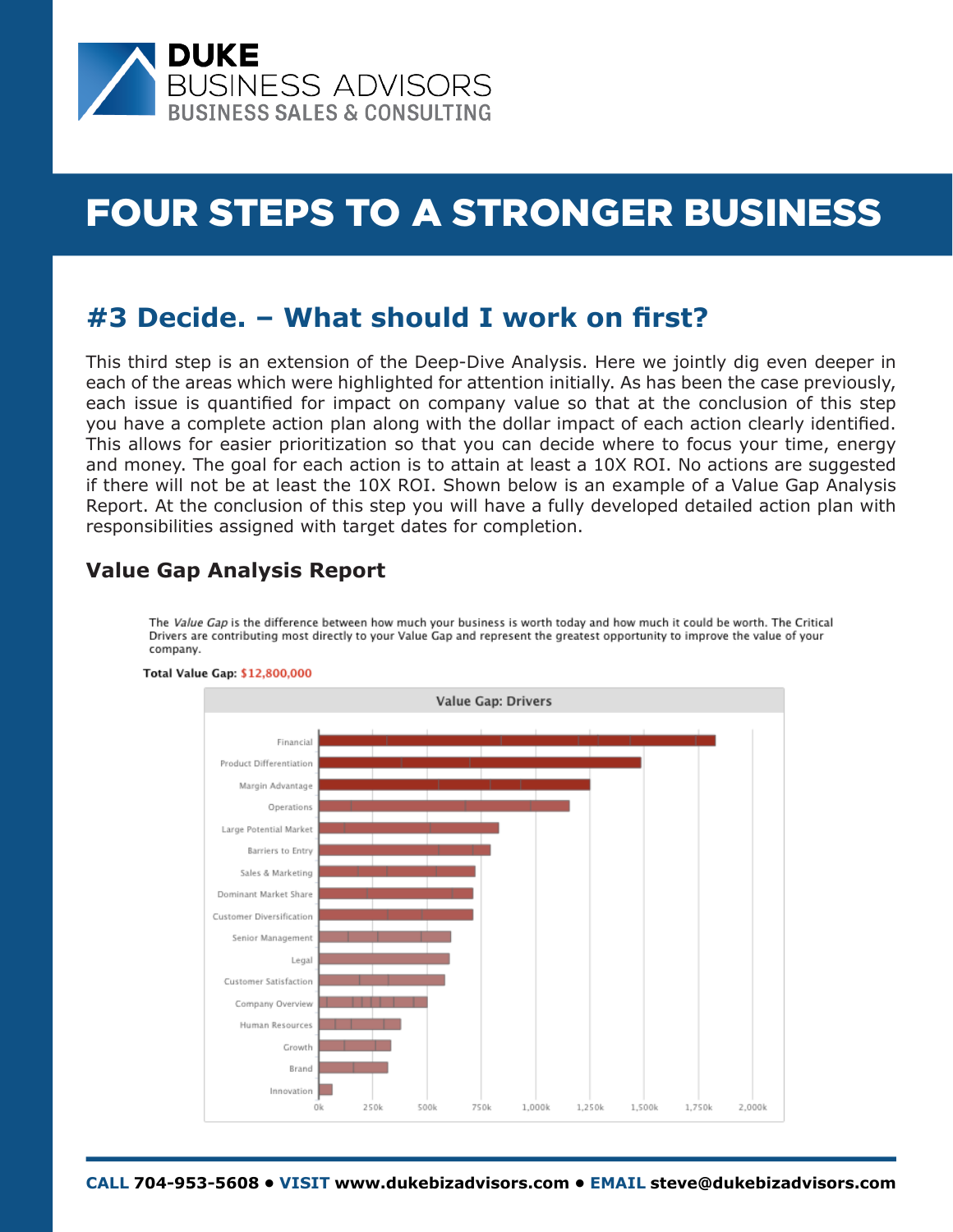

### **#4 Act – Fix problems and measure results.**

Act is where we implement the action plan defned in the prior steps. Implementing these actions is likely to involve a combination of internal and external resources. Where required, your consultant can ofer personal advice or suggest strategic partners to address specifc issues where additional specifc expertise is required. One key advantage of our approach is that progress will be monitored on an ongoing basis, so you can see the effect of your efforts. Periodically a Progress Report can be created similar to the example below. Each situation is diferent, but a typical engagement is 12 to 18 months. Of course, as every business owner knows, the environment around us is in constant fux. So, if some "measurable" event occurs which may afect a key Driver, then a re-appraisal may be performed to determine if a new action is advised.



#### **Progress Report**